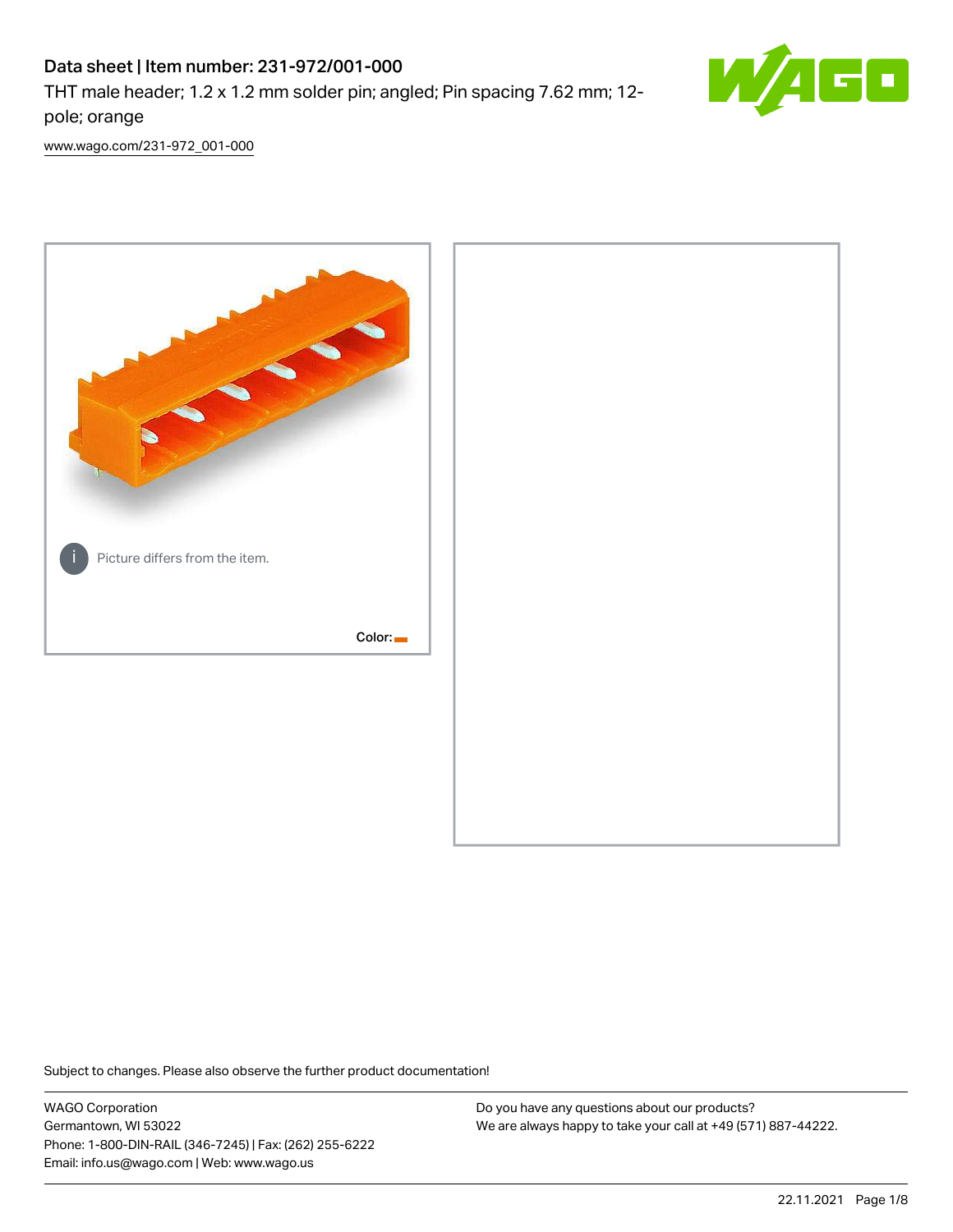

```
Dimensions in mm
```

```
L = (pole no. -1) x pin spacing +8.2 mm
```
 $L_1 = L + 5$  mm

```
L_2 = L_1 + 7.4 mm
```
#### Item description

- Horizontal or vertical PCB mounting via straight or angled solder pins
- $\blacksquare$ 1.2 x 1.2 mm solder pins allow nominal current up to 16 A, enhancing stability of shorter headers
- **With coding fingers**

Subject to changes. Please also observe the further product documentation! Data

WAGO Corporation Germantown, WI 53022 Phone: 1-800-DIN-RAIL (346-7245) | Fax: (262) 255-6222 Email: info.us@wago.com | Web: www.wago.us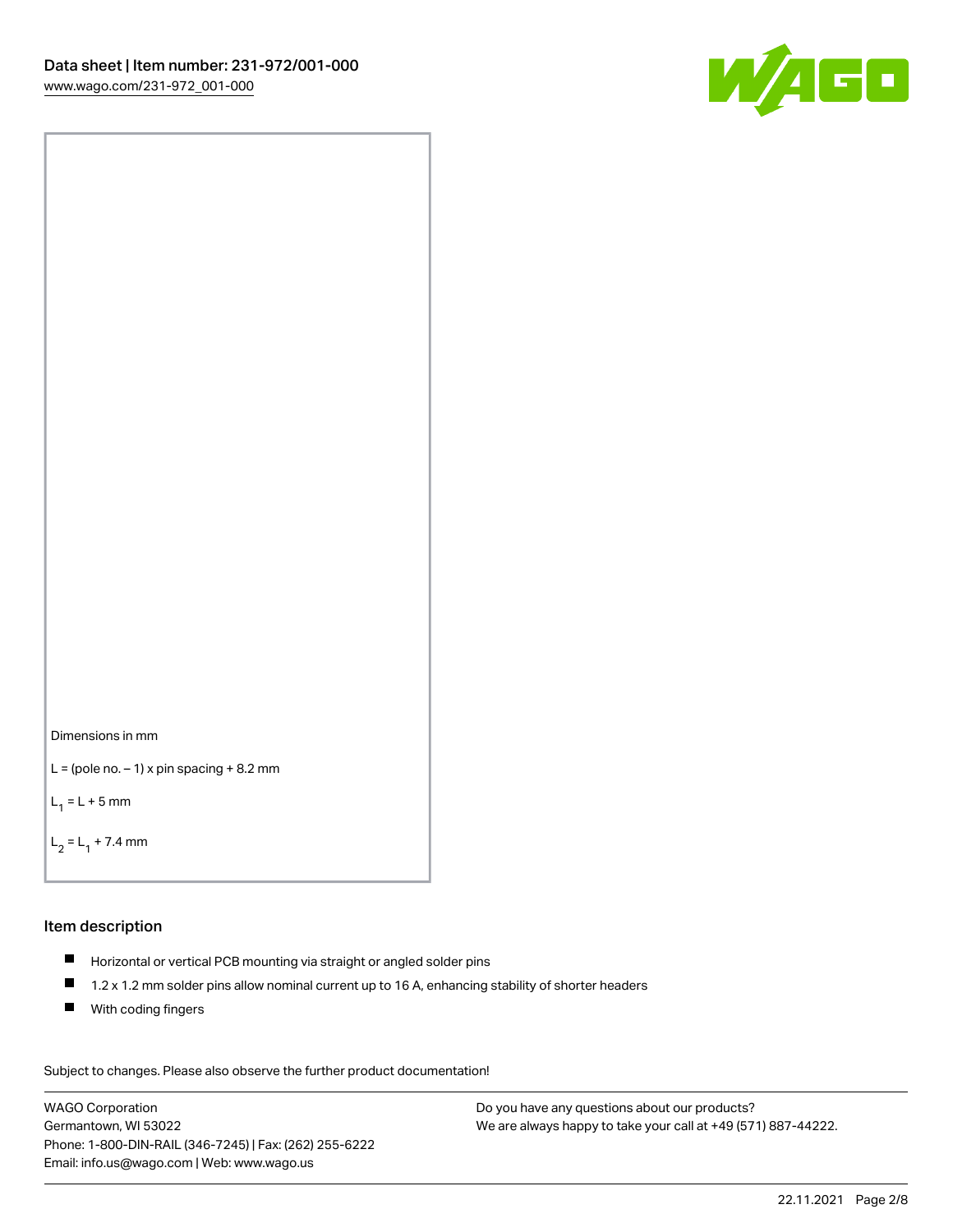

#### Data Notes

| Safety information 1 | The <i>MCS – MULTI CONNECTION SYSTEM</i> includes connectors<br>without breaking capacity in accordance with DIN EN 61984. When<br>used as intended, these connectors must not be connected<br>/disconnected when live or under load. The circuit design should<br>ensure header pins, which can be touched, are not live when<br>unmated. |
|----------------------|--------------------------------------------------------------------------------------------------------------------------------------------------------------------------------------------------------------------------------------------------------------------------------------------------------------------------------------------|
| Variants:            | Other pole numbers<br>3.8 mm pin projection for male headers with straight solder pins<br>Gold-plated or partially gold-plated contact surfaces<br>Other versions (or variants) can be requested from WAGO Sales or<br>configured at https://configurator.wago.com/                                                                        |

### Electrical data

#### IEC Approvals

| Ratings per                 | IEC/EN 60664-1                                                        |
|-----------------------------|-----------------------------------------------------------------------|
| Rated voltage (III / 3)     | 500 V                                                                 |
| Rated surge voltage (III/3) | 6 <sub>kV</sub>                                                       |
| Rated voltage (III/2)       | 630 V                                                                 |
| Rated surge voltage (III/2) | 6 <sub>kV</sub>                                                       |
| Nominal voltage (II/2)      | 1000V                                                                 |
| Rated surge voltage (II/2)  | 6 <sub>kV</sub>                                                       |
| Rated current               | 16A                                                                   |
| Legend (ratings)            | $(III / 2)$ $\triangle$ Overvoltage category III / Pollution degree 2 |

#### UL Approvals

| Approvals per                  | UL 1059 |
|--------------------------------|---------|
| Rated voltage UL (Use Group B) | 300 V   |
| Rated current UL (Use Group B) | 15 A    |
| Rated voltage UL (Use Group D) | 300 V   |
| Rated current UL (Use Group D) | 10 A    |

#### Ratings per UL

| Rated voltage UL 1977 | 600 V |
|-----------------------|-------|
| Rated current UL 1977 |       |

Subject to changes. Please also observe the further product documentation!

| <b>WAGO Corporation</b>                                | Do you have any questions about our products?                 |
|--------------------------------------------------------|---------------------------------------------------------------|
| Germantown, WI 53022                                   | We are always happy to take your call at +49 (571) 887-44222. |
| Phone: 1-800-DIN-RAIL (346-7245)   Fax: (262) 255-6222 |                                                               |
| Email: info.us@wago.com   Web: www.wago.us             |                                                               |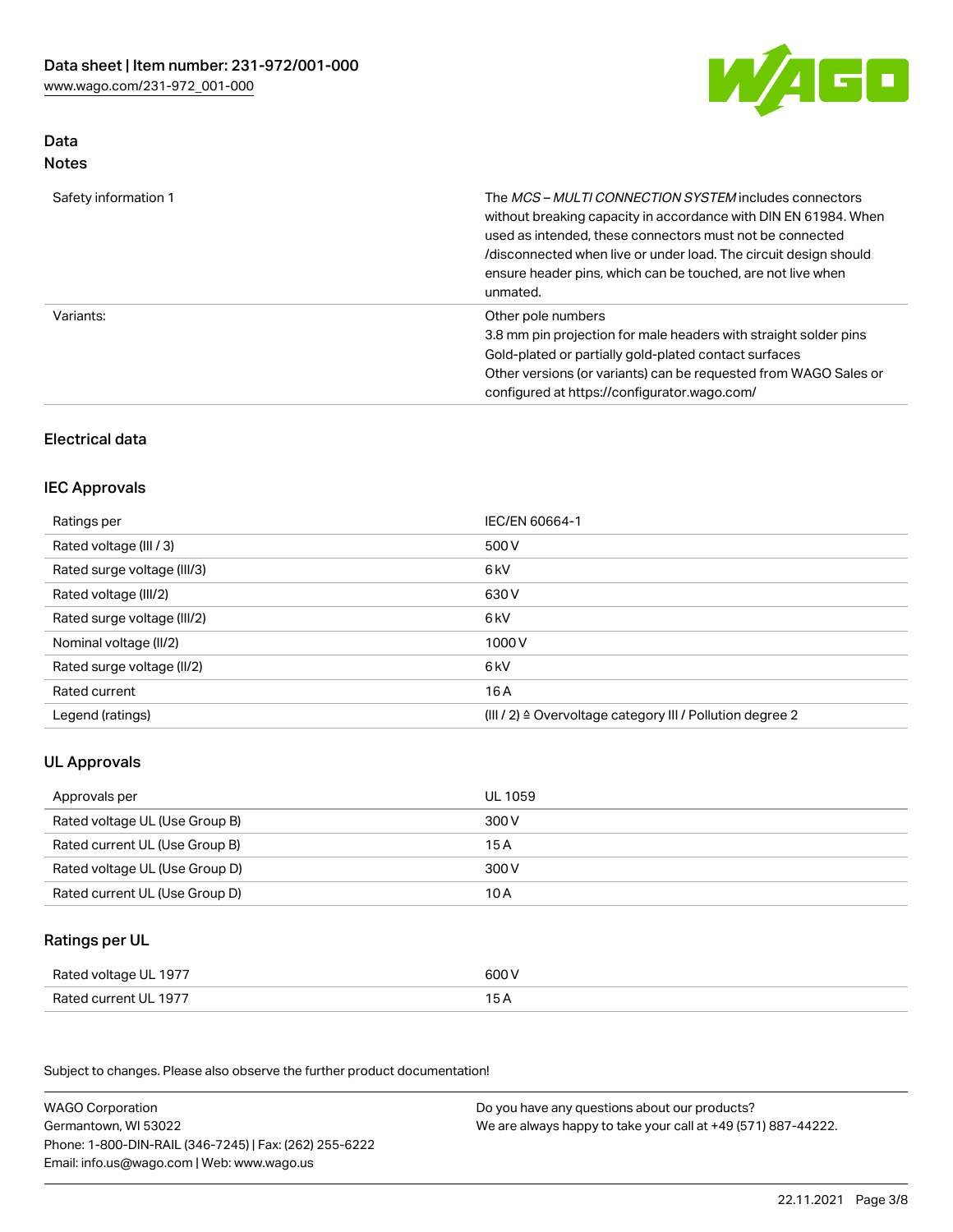

#### CSA Approvals

| Approvals per                   | <b>CSA</b> |
|---------------------------------|------------|
| Rated voltage CSA (Use Group B) | 300 V      |
| Rated current CSA (Use Group B) | 15 A       |
| Rated voltage CSA (Use Group D) | 300 V      |
| Rated current CSA (Use Group D) | 10 A       |

### Connection data

| Total number of potentials |  |
|----------------------------|--|
| Number of connection types |  |
| Number of levels           |  |

#### Connection 1

## Physical data

| Pin spacing                          | 7.62 mm / 0.3 inch    |
|--------------------------------------|-----------------------|
| Width                                | 92.02 mm / 3.623 inch |
| Height                               | 12.2 mm / 0.48 inch   |
| Height from the surface              | 8.4 mm / 0.331 inch   |
| Depth                                | 12 mm / 0.472 inch    |
| Solder pin length                    | 3.8 <sub>mm</sub>     |
| Solder pin dimensions                | $1.2 \times 1.2$ mm   |
| Drilled hole diameter with tolerance | $17^{(+0.1)}$ mm      |

#### Plug-in connection

| Contact type (pluggable connector) | Male connector/plug |
|------------------------------------|---------------------|
| Connector (connection type)        | for PCB             |
| Mismating protection               | No                  |
| Mating direction to the PCB        | 0°                  |
| Locking of plug-in connection      | Without             |

#### PCB contact

| PCB Contact            | тнт                                      |
|------------------------|------------------------------------------|
| Solder pin arrangement | over the entire male connector (in-line) |

Subject to changes. Please also observe the further product documentation!

| <b>WAGO Corporation</b>                                | Do you have any questions about our products?                 |
|--------------------------------------------------------|---------------------------------------------------------------|
| Germantown, WI 53022                                   | We are always happy to take your call at +49 (571) 887-44222. |
| Phone: 1-800-DIN-RAIL (346-7245)   Fax: (262) 255-6222 |                                                               |
| Email: info.us@wago.com   Web: www.wago.us             |                                                               |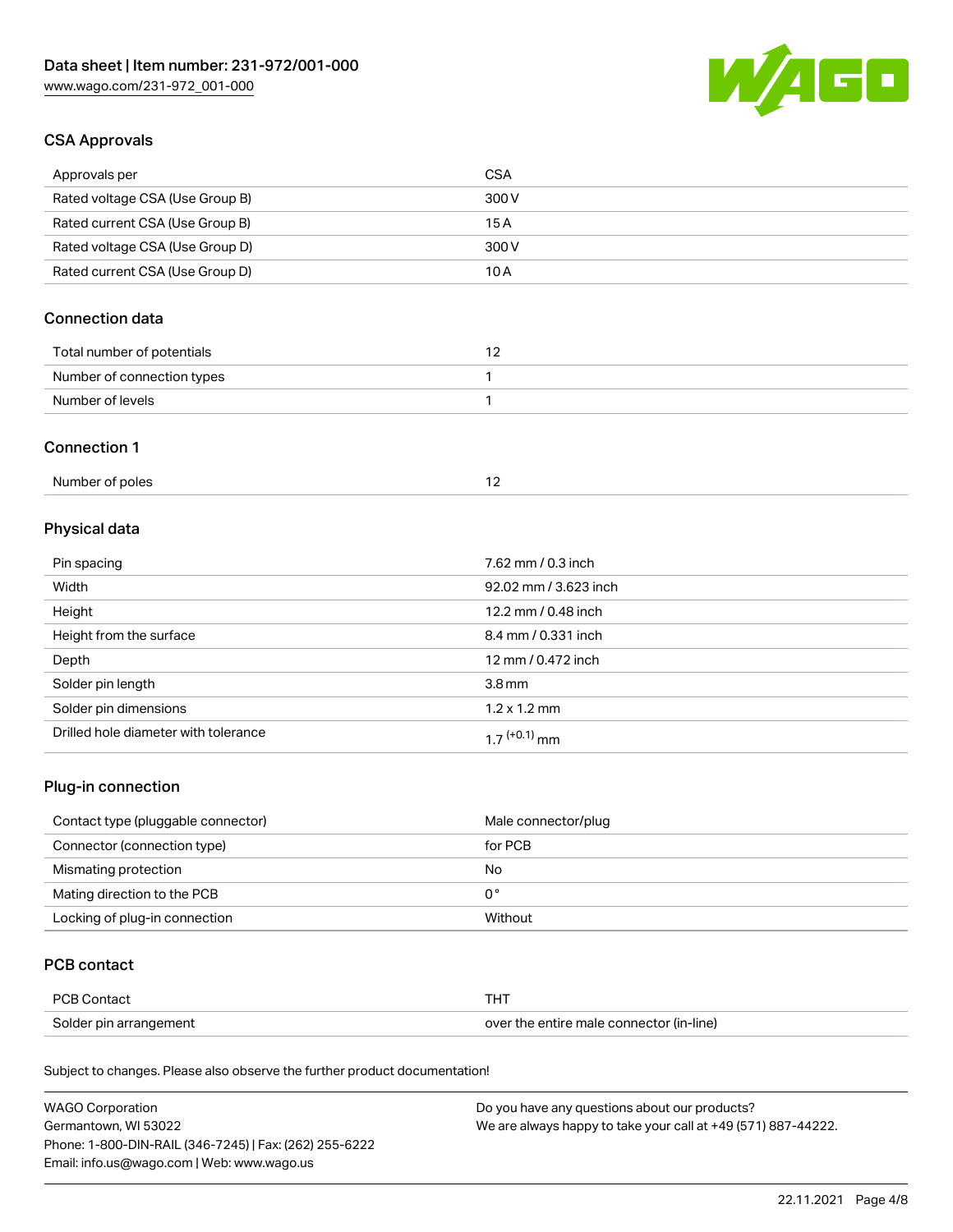

Number of solder pins per potential 1

#### Material data

| Color                       | orange                                 |
|-----------------------------|----------------------------------------|
| Material group              |                                        |
| Insulation material         | Polyamide (PA66)                       |
| Flammability class per UL94 | V <sub>0</sub>                         |
| Contact material            | Electrolytic copper (E <sub>Cu</sub> ) |
| Contact plating             | tin-plated                             |
| Fire load                   | 0.093 MJ                               |
| Weight                      | 5.4g                                   |

#### Environmental requirements

Limit temperature range  $-60... +100$  °C

#### Commercial data

| Product Group         | 3 (Multi Conn. System) |
|-----------------------|------------------------|
| PU (SPU)              | 50 Stück               |
| Packaging type        | box                    |
| Country of origin     | PL                     |
| <b>GTIN</b>           | 4044918932615          |
| Customs tariff number | 8536694040             |

#### Approvals / Certificates

#### Country specific Approvals

| Logo | Approval                               | <b>Additional Approval Text</b> | Certificate<br>name |
|------|----------------------------------------|---------------------------------|---------------------|
|      | CВ<br><b>DEKRA Certification B.V.</b>  | IEC 61984                       | NL-39756            |
|      | <b>CSA</b><br>DEKRA Certification B.V. | C <sub>22.2</sub>               | 1466354             |

#### Ship Approvals

|      | ABS      | $\overline{\phantom{0}}$ | 19.         |
|------|----------|--------------------------|-------------|
| Logo | Approval | Additional Approval Text | name        |
|      |          |                          | ∵∘rtificate |

Subject to changes. Please also observe the further product documentation!

| <b>WAGO Corporation</b>                                | Do you have any questions about our products?                 |
|--------------------------------------------------------|---------------------------------------------------------------|
| Germantown, WI 53022                                   | We are always happy to take your call at +49 (571) 887-44222. |
| Phone: 1-800-DIN-RAIL (346-7245)   Fax: (262) 255-6222 |                                                               |
| Email: info.us@wago.com   Web: www.wago.us             |                                                               |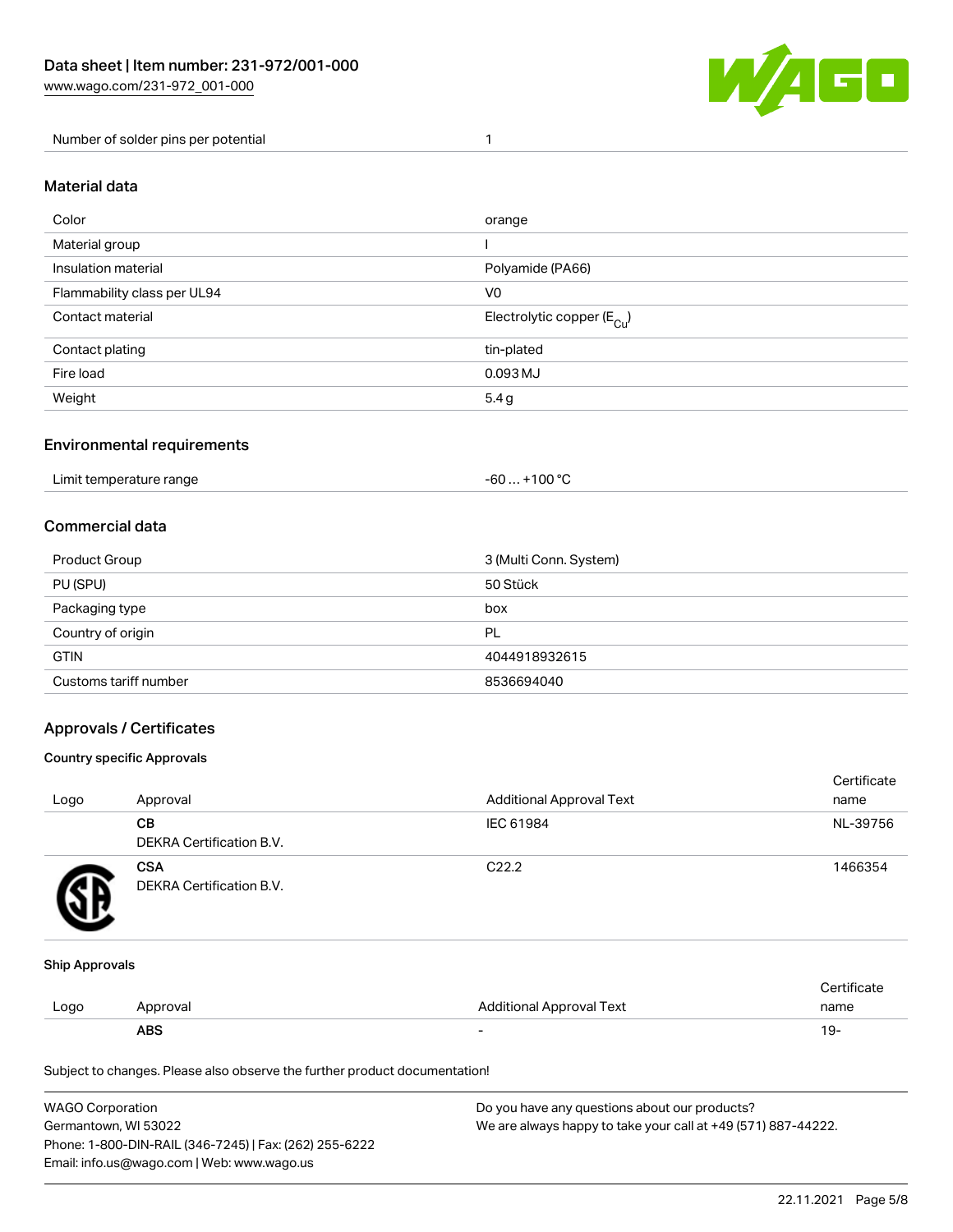



American Bureau of Shipping HG1869876-

| ROVED         |                           |           |                |
|---------------|---------------------------|-----------|----------------|
| (V)           | BV<br>Bureau Veritas S.A. | IEC 60998 | 11915/D0<br>BV |
| <b>BUREAU</b> |                           |           |                |

#### UL-Approvals

| Logo                             | Approval                             | <b>Additional Approval Text</b> | Certificate<br>name |
|----------------------------------|--------------------------------------|---------------------------------|---------------------|
| $\boldsymbol{\mathcal{F}}$<br>77 | UR<br>Underwriters Laboratories Inc. | <b>UL 1977</b>                  | E45171              |
|                                  | UR<br>Underwriters Laboratories Inc. | <b>UL 1059</b>                  | E45172              |

#### **Counterpart**



#### Item no.231-712/026-000 1-conductor female connector; CAGE CLAMP®; 2.5 mm²; Pin spacing 7.62 mm; 12-pole; 2,50 mm²; orange [www.wago.com/231-712/026-](https://www.wago.com/231-712/026-000) [000](https://www.wago.com/231-712/026-000)

#### Optional accessories

| - paolina de cococo i loc            |                                                                            |                                                               |     |                      |  |
|--------------------------------------|----------------------------------------------------------------------------|---------------------------------------------------------------|-----|----------------------|--|
| Coding                               |                                                                            |                                                               |     |                      |  |
| Intermediate plate                   |                                                                            |                                                               |     |                      |  |
|                                      | Item no.: 231-500<br>Spacer; for formation of groups; light gray           |                                                               |     | www.wago.com/231-500 |  |
|                                      |                                                                            |                                                               |     |                      |  |
| Coding                               |                                                                            |                                                               |     |                      |  |
|                                      | Item no.: 231-130                                                          |                                                               |     |                      |  |
| Coding key; snap-on type; light gray |                                                                            |                                                               |     | www.wago.com/231-130 |  |
| <b>Downloads</b>                     |                                                                            |                                                               |     |                      |  |
| <b>Documentation</b>                 |                                                                            |                                                               |     |                      |  |
| <b>Additional Information</b>        |                                                                            |                                                               |     |                      |  |
| Technical explanations               |                                                                            | 2019 Apr 3                                                    | pdf | Download             |  |
|                                      | Subject to changes. Please also observe the further product documentation! |                                                               |     |                      |  |
| <b>WAGO Corporation</b>              |                                                                            | Do you have any questions about our products?                 |     |                      |  |
| Germantown, WI 53022                 |                                                                            | We are always happy to take your call at +49 (571) 887-44222. |     |                      |  |
|                                      | Phone: 1-800-DIN-RAIL (346-7245)   Fax: (262) 255-6222                     |                                                               |     |                      |  |
|                                      | Email: info.us@wago.com   Web: www.wago.us                                 |                                                               |     |                      |  |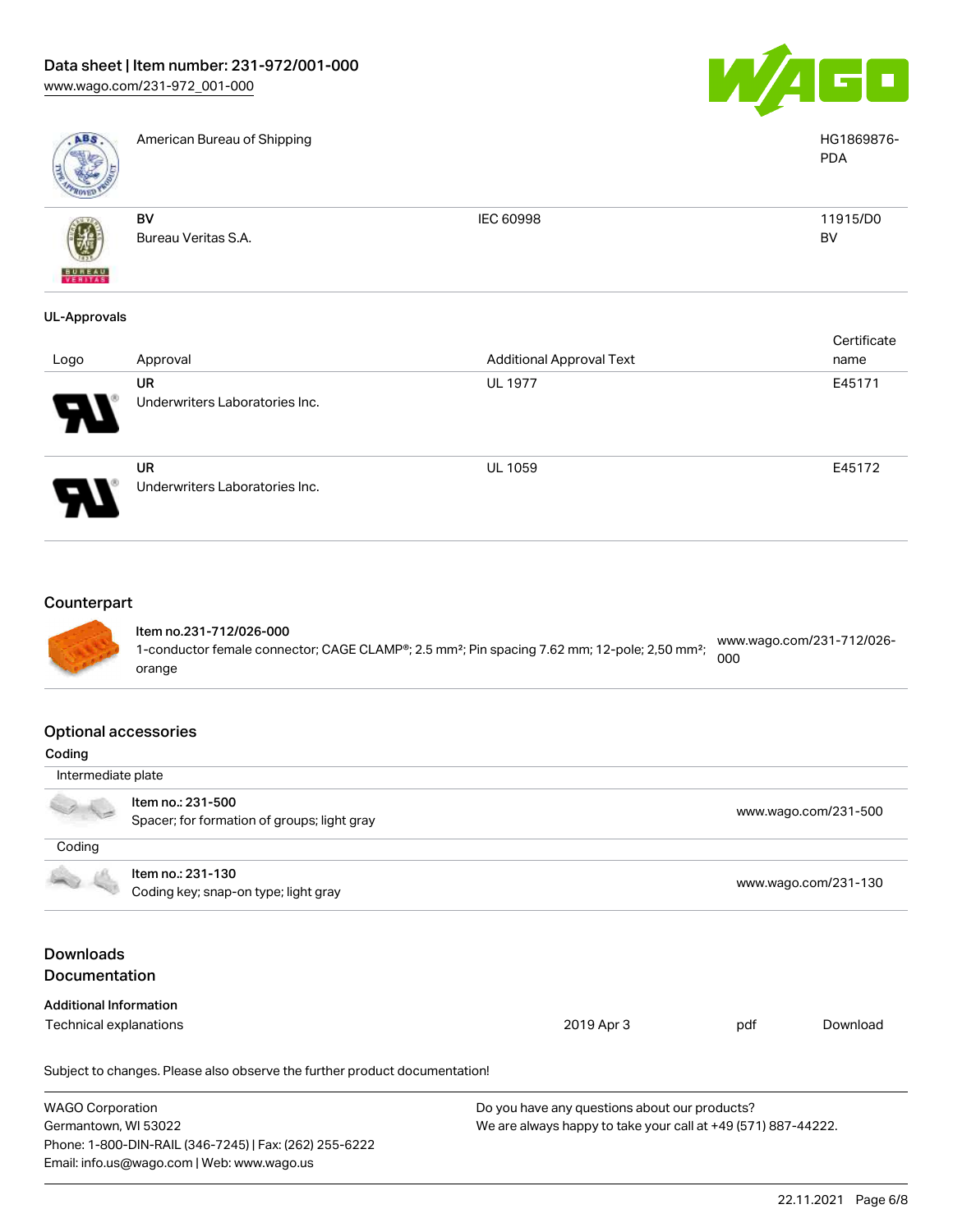

2.0 MB

| <b>CAD</b> files                                                                                                                                                                                               |            |          |
|----------------------------------------------------------------------------------------------------------------------------------------------------------------------------------------------------------------|------------|----------|
| CAD data                                                                                                                                                                                                       |            |          |
| 2D/3D Models 231-972/001-000                                                                                                                                                                                   | <b>URL</b> | Download |
| <b>CAE</b> data                                                                                                                                                                                                |            |          |
| EPLAN Data Portal 231-972/001-000                                                                                                                                                                              | <b>URL</b> | Download |
| ZUKEN Portal 231-972/001-000                                                                                                                                                                                   | URL        | Download |
| EPLAN Data Portal 231-972/001-000                                                                                                                                                                              | <b>URL</b> | Download |
| <b>PCB Design</b>                                                                                                                                                                                              |            |          |
| Symbol and Footprint 231-972/001-000<br>CAx data for your PCB design, consisting of "schematic symbols and PCB footprints",<br>allow easy integration of the WAGO component into your development environment. | <b>URL</b> | Download |
| Supported formats:                                                                                                                                                                                             |            |          |
| ш<br>Accel EDA 14 & 15                                                                                                                                                                                         |            |          |
| ш<br>Altium 6 to current version                                                                                                                                                                               |            |          |
| Ш<br>Cadence Allegro                                                                                                                                                                                           |            |          |
| ш<br>DesignSpark                                                                                                                                                                                               |            |          |
| ш<br>Eagle Libraries                                                                                                                                                                                           |            |          |
| Ш<br>KiCad                                                                                                                                                                                                     |            |          |
| L<br>Mentor Graphics BoardStation                                                                                                                                                                              |            |          |
| ш<br>Mentor Graphics Design Architect                                                                                                                                                                          |            |          |
| Ш<br>Mentor Graphics Design Expedition 99 and 2000                                                                                                                                                             |            |          |
| Ш<br>OrCAD 9.X PCB and Capture                                                                                                                                                                                 |            |          |
| Ш<br>PADS PowerPCB 3, 3.5, 4.X, and 5.X                                                                                                                                                                        |            |          |
| PADS PowerPCB and PowerLogic 3.0<br>ш                                                                                                                                                                          |            |          |
| PCAD 2000, 2001, 2002, 2004, and 2006                                                                                                                                                                          |            |          |
| Ш<br>Pulsonix 8.5 or newer                                                                                                                                                                                     |            |          |
| ш<br><b>STL</b>                                                                                                                                                                                                |            |          |
| 3D STEP                                                                                                                                                                                                        |            |          |
| ш<br>TARGET 3001!                                                                                                                                                                                              |            |          |

Subject to changes. Please also observe the further product documentation!

WAGO Corporation Germantown, WI 53022 Phone: 1-800-DIN-RAIL (346-7245) | Fax: (262) 255-6222 Email: info.us@wago.com | Web: www.wago.us